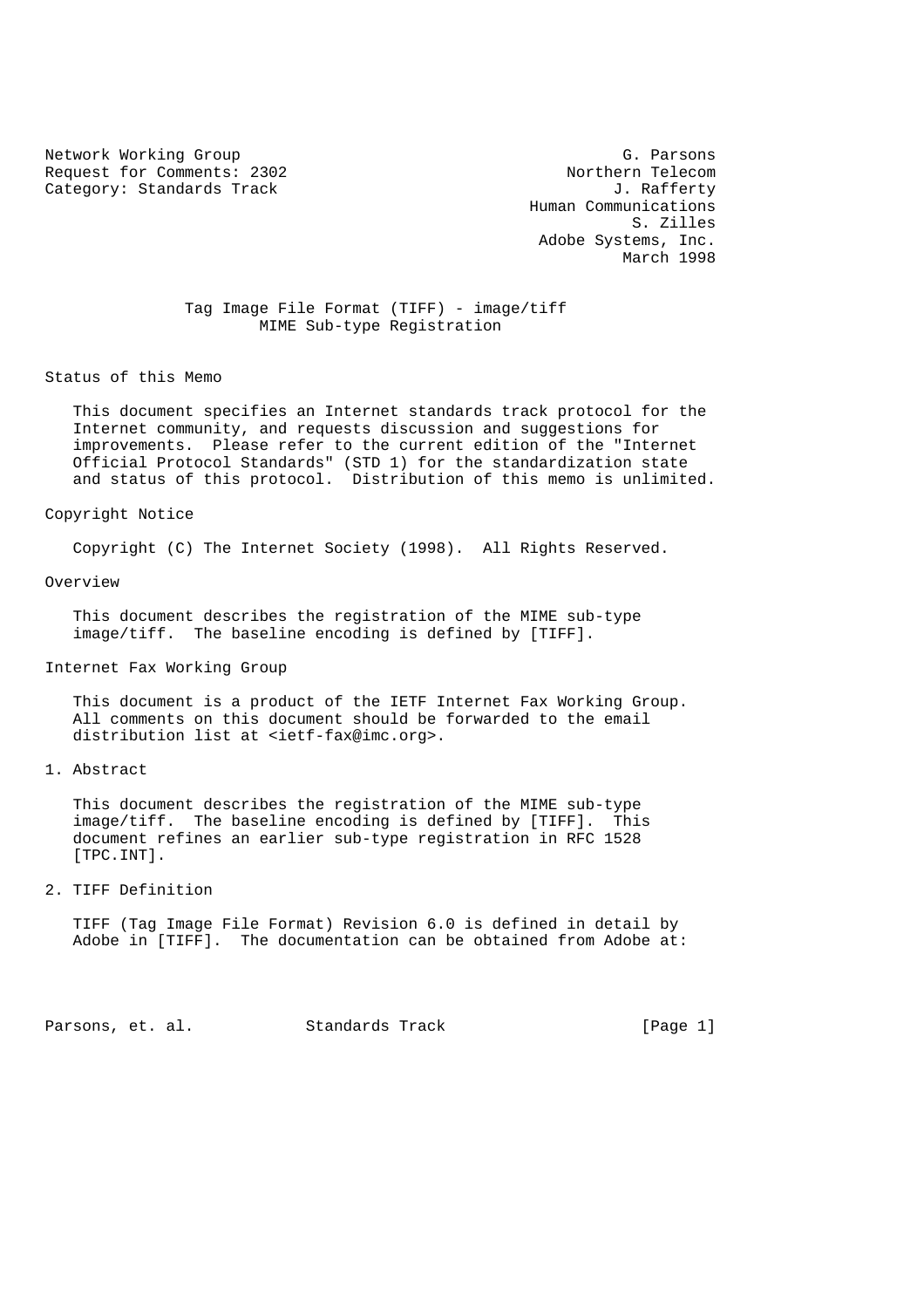Adobe Developers Association Adobe Systems Incorporated 345 Park Avenue San Jose, CA 95110-2704

 Phone: +1-408-536-6000 Fax: +1-408-537-6000

 A copy of this specification can also be found in: ftp://ftp.adobe.com/pub/adobe/devrelations/devtechnotes/pdffiles/ tiff6.pdf

 While a brief scope and feature description is provided in this section as background information, the reader is directed to the original TIFF specification [TIFF] to obtain complete feature and technical details.

2.1 TIFF Scope

 TIFF describes image data that typically comes from scanners, frame grabbers, and paint- and photo-retouching programs. TIFF is not a printer language or page description language. The purpose of TIFF is to describe and store raster image data. A primary goal of TIFF is to provide a rich environment within which applications can exchange image data. This richness is required to take advantage of the varying capabilities of scanners and other imaging devices. Though TIFF is a rich format, it can easily be used for simple scanners and applications as well because the number of required fields is small.

2.2 TIFF Features

Some of the features of TIFF (from [TIFF]) are:

- TIFF is capable of describing bilevel, grayscale, palette-color, and full-color image data in several color spaces.
- TIFF includes a number of compression schemes that allow developers to choose the best space or time tradeoff for their applications.
- TIFF is designed to be extensible and to evolve gracefully as new needs arise.
- TIFF allows the inclusion of an unlimited amount of private or special-purpose information.

Parsons, et. al. Standards Track [Page 2]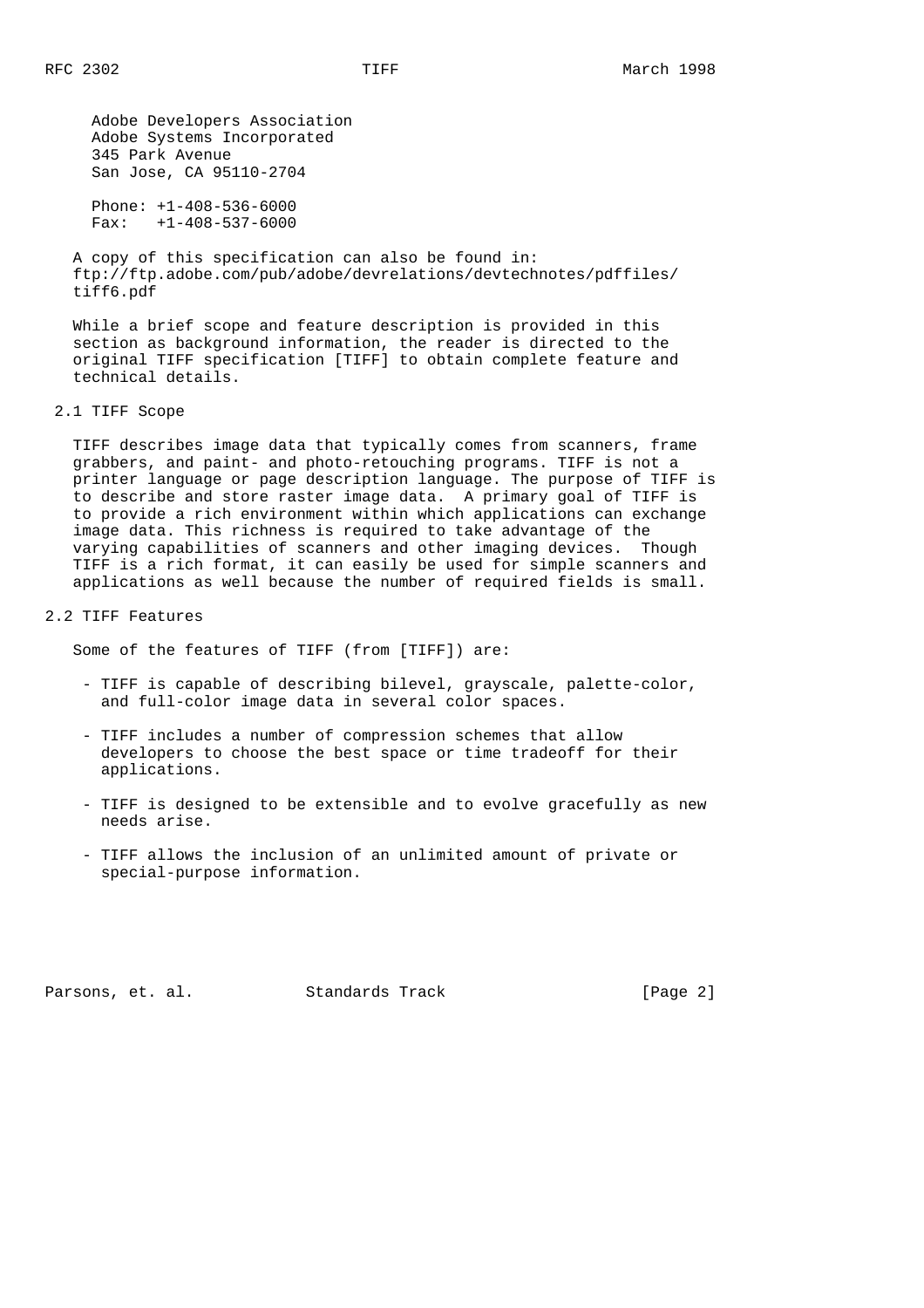## 3. MIME Definition

## 3.1 image/tiff

 The image/tiff content-type was previously defined in RFC 1528 as containing TIFF 6.0 encoded image data, with specific reference made to a subset known as TIFF Class F. This document re-defines the original image/tiff definition to refer to all of the profiles and extensions that build on TIFF 6.0 [TIFF] encoded image data, consistent with existing practice for TIFF aware Internet applications. This definition is further enhanced by introducing the new "application parameter" (section 3.2) to enable identification of a specific subset of TIFF and TIFF extensions for the encoded image data.

## 3.2 Application parameter

 There are cases where it may be useful to identify the application applicable to the content of an image/tiff body. Typically, this would be used to assist the recipient in dispatching a suitable rendering package to handle the display or processing of the image file. As a result, an optional "application" parameter is defined for image/tiff to identify a particular application's subset of TIFF and TIFF extensions for the encoded image data, if it is known. No values are defined in this document.

Example using a fictional value 'foo':

Content-type: image/tiff; application=foo

 There is no default value for application, as the absence of the application parameter indicates that the encoded TIFF image is Baseline TIFF or that it is not necessary to identify the application. It is up to the recipient's implementation to determine the application (if necessary) and render the image to the user.

4. IANA Registration

 To: ietf-types@iana.org Subject: Registration of Standard MIME media type image/tiff

MIME media type name: image

MIME subtype name: tiff

Required parameters: none

Parsons, et. al. Standards Track [Page 3]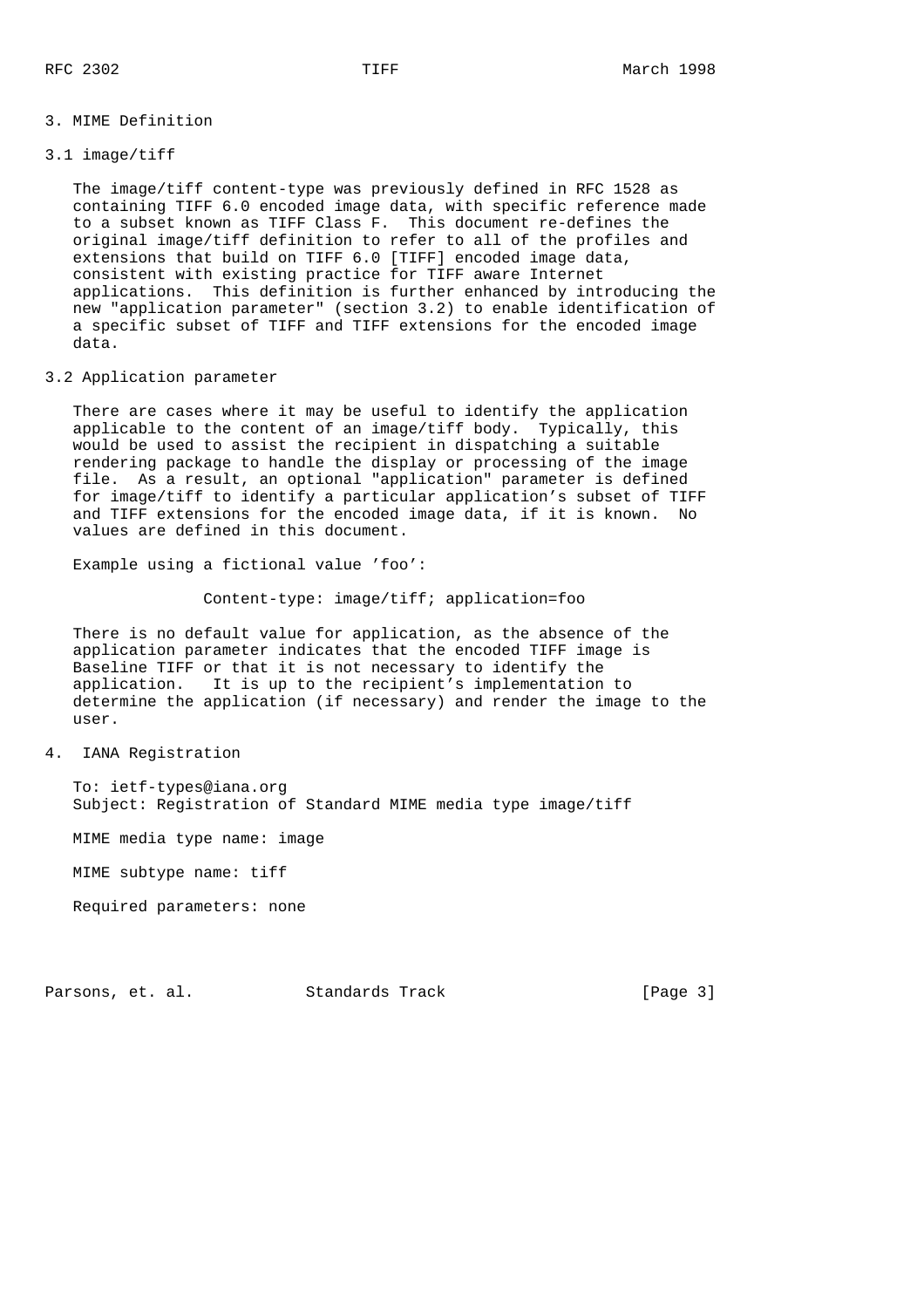Optional parameters: application

 There is no format specified for the value of this parameter in addition to that specified by [MIME1]. Various applications of TIFF may define values as required. New values should be defined in standards track RFCs and the values should be registered with IANA, using the registration form included in Appendix A. There is no default value for application, as the absence of the application parameter indicates that the encoded TIFF image is Baseline TIFF or that it is not necessary to identify the application. It is up to the implementation to determine the application (if necessary) and render the image to the user.

Encoding considerations: Binary or Base-64 generally preferred

Security considerations:

 TIFF utilizes a structure which can store image data and attributes of this image data. The fields defined in the TIFF specification are of a descriptive nature and provide information that is useful to facilitate viewing and rendering of images by a recipient. As such, the fields currently defined in the TIFF specification do not in themselves create additional security risks, since the fields are not used to induce any particular behavior by the recipient application.

 TIFF has an extensible structure, so that it is theoretically possible that fields could be defined in the future which could be used to induce particular actions on the part of the recipient, thus presenting additional security risks, but this type of capability is not supported in the referenced TIFF specification. Indeed, the definition of fields which would include such processing instructions is inconsistent with the goals and spirit of the TIFF specification.

Interoperability considerations:

 The ability of implementations to handle all the defined applications (or profiles within applications) of TIFF may not be ubiquitous. As a result, implementations may decode and attempt to display the encoded TIFF image data only to determine that the image cannot be rendered. The presence of the application parameter may aid in allowing this determination before dispatching for rendering. However, it

Parsons, et. al. Standards Track [Page 4]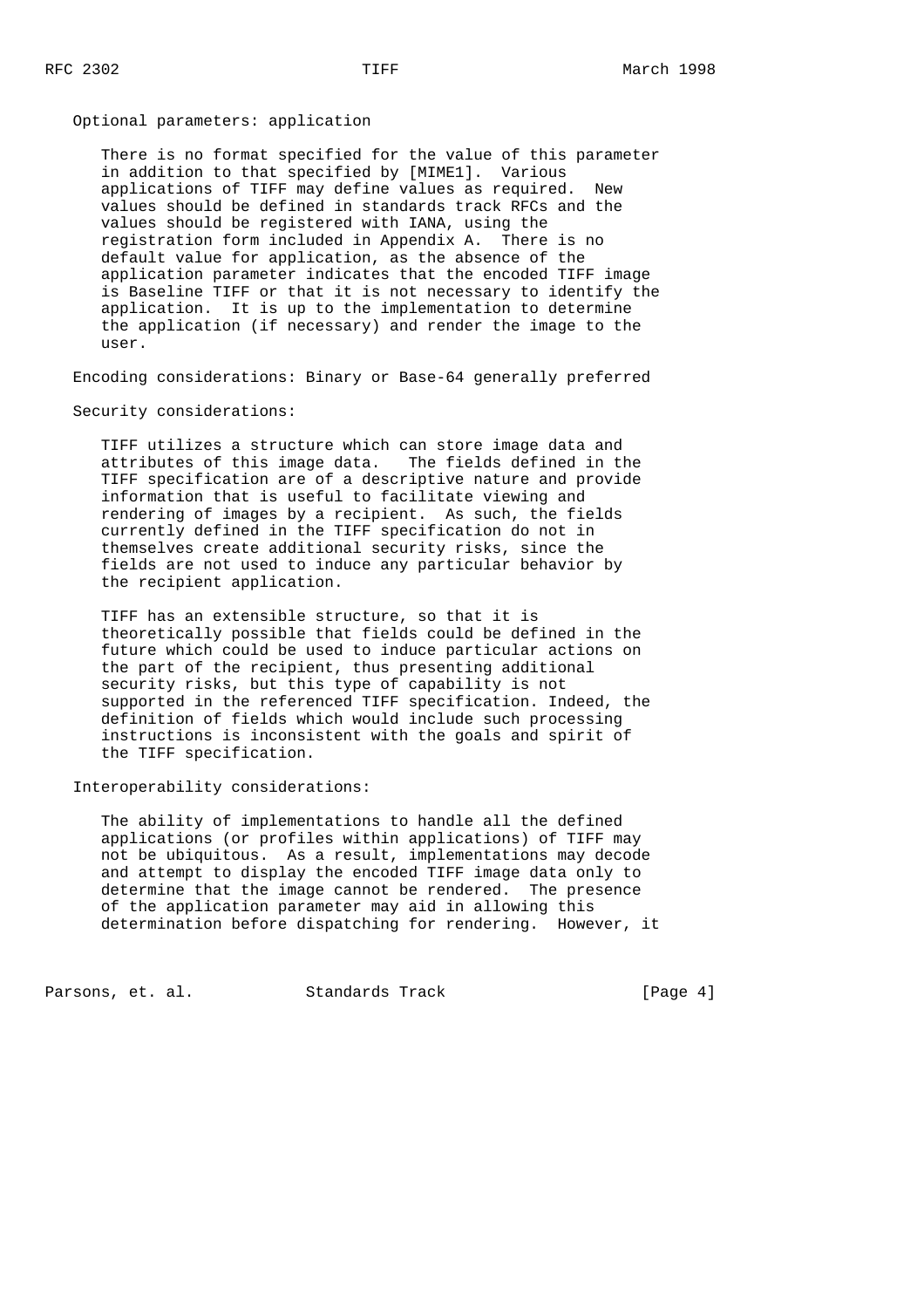should be noted that the parameter value is not intended to convey levels of capabilities for a particular application. Published specification: TIFF (Tag Image File Format) is defined in: TIFF (TM) Revision 6.0 - Final - June 3, 1992 Adobe Developers Association Adobe Systems Incorporated 345 Park Avenue San Jose, CA 95110-2704 Phone: +1-408-536-6000 Fax: +1-408-537-6000 A copy of this specification can be found in: ftp://ftp.adobe.com/pub/adobe/devrelations/devtechnotes/pdff iles/tiff6.pdf Applications which use this media type: Imaging, fax, messaging and multi-media Additional information: Magic number(s): II (little-endian): 49 49 42 00 hex MM (big-endian): 4D 4D 00 42 hex File extension(s): .TIF Macintosh File Type Code(s): TIFF Person & email address to contact for further information: Glenn W. Parsons Glenn.Parsons@Nortel.ca James Rafferty Jrafferty@worldnet.att.net Stephen Zilles szilles@adobe.com Intended usage: COMMON Change controller: Stephen Zilles

Parsons, et. al. Standards Track [Page 5]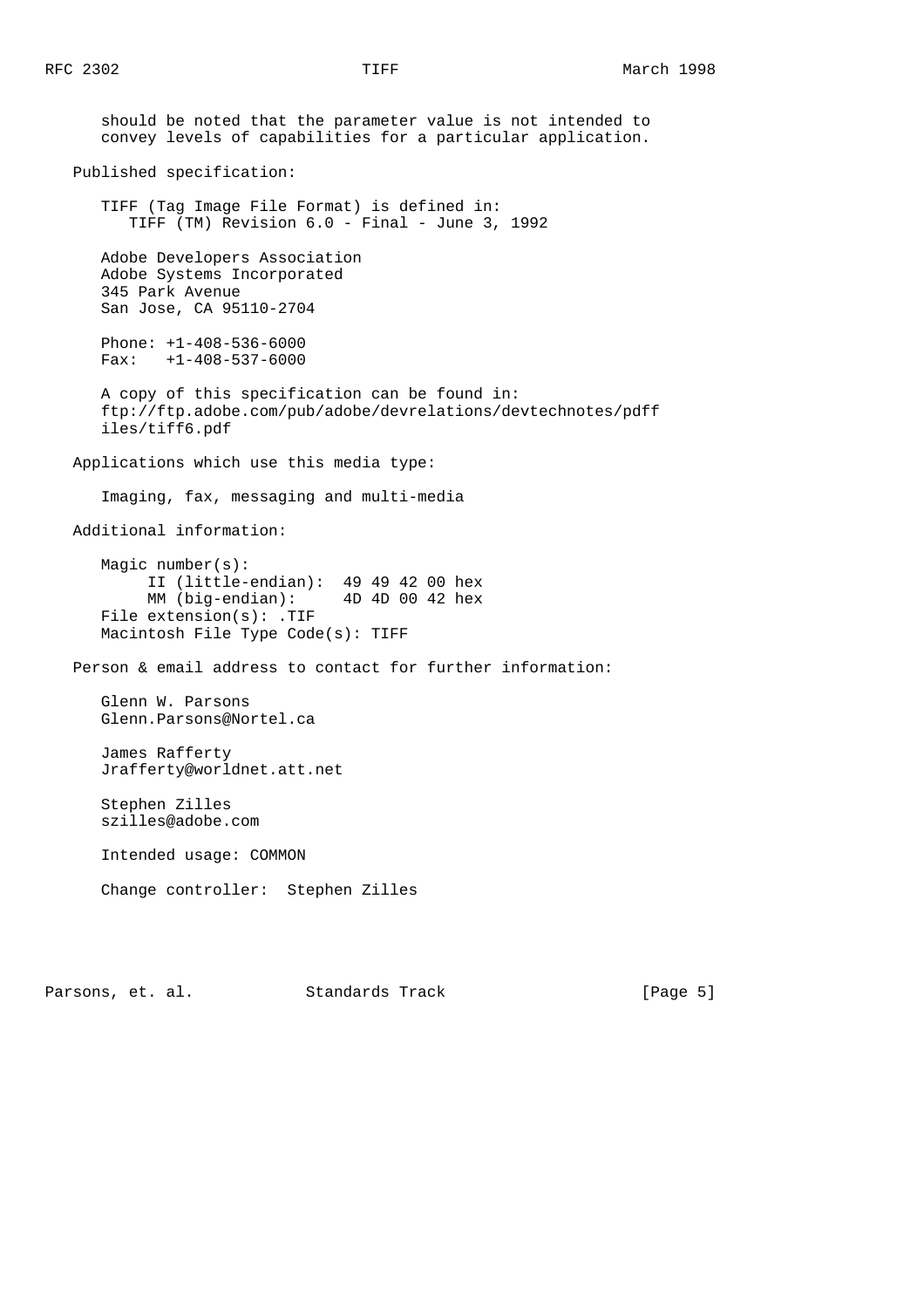5. Authors' Addresses

 Glenn W. Parsons Northern Telecom P.O. Box 3511, Station C Ottawa, ON K1Y 4H7 Canada Phone: +1-613-763-7582 Fax: +1-613-763-2697 Email: Glenn.Parsons@Nortel.ca

 James Rafferty Human Communications 12 Kevin Drive Danbury, CT 06811-2901 USA Phone: +1-203-746-4367 Fax: +1-203-746-4367 Email: Jrafferty@worldnet.att.net

 Stephen Zilles Adobe Systems Inc. Mailstop W14 345 Park Avenue San Jose, CA 95110-2704 USA Voice: +1-408-536-4766 Fax: +1-408-536-4042 Email: szilles@adobe.com

6. References

 [MIME1] Freed, N. and N. Borenstein, "Multipurpose Internet Mail Extensions (MIME) Part One: Format of Internet Message Bodies", RFC 2045, November 1996.

 [MIME4] Freed, N. and N. Borenstein, "Multipurpose Internet Mail Extensions (MIME) Part Four: Registration Procedures", RFC 2048, November 1996.

 [TIFF] Adobe Developers Association, TIFF (TM) Revision 6.0 - Final, June 3, 1992.

 [TPC.INT] Malamud, C. and M. Rose, "Principles of Operation for the TPC.INT Subdomain: Remote Printing -- Technical Procedures", RFC 1528, October 1993.

 [TIFFPLUS] McIntyre, L., Zilles, S., Buckley, R., Venable, D., Parsons, G., and J. Rafferty, "File Format for Internet Fax", RFC 2301, March 1998.

 [TIFF] Parsons, G., and J. Rafferty, "Tag Image File Format TIFF) -- R Profile for Facsimile, RFC 2306, March 1998.

Parsons, et. al. Standards Track [Page 6]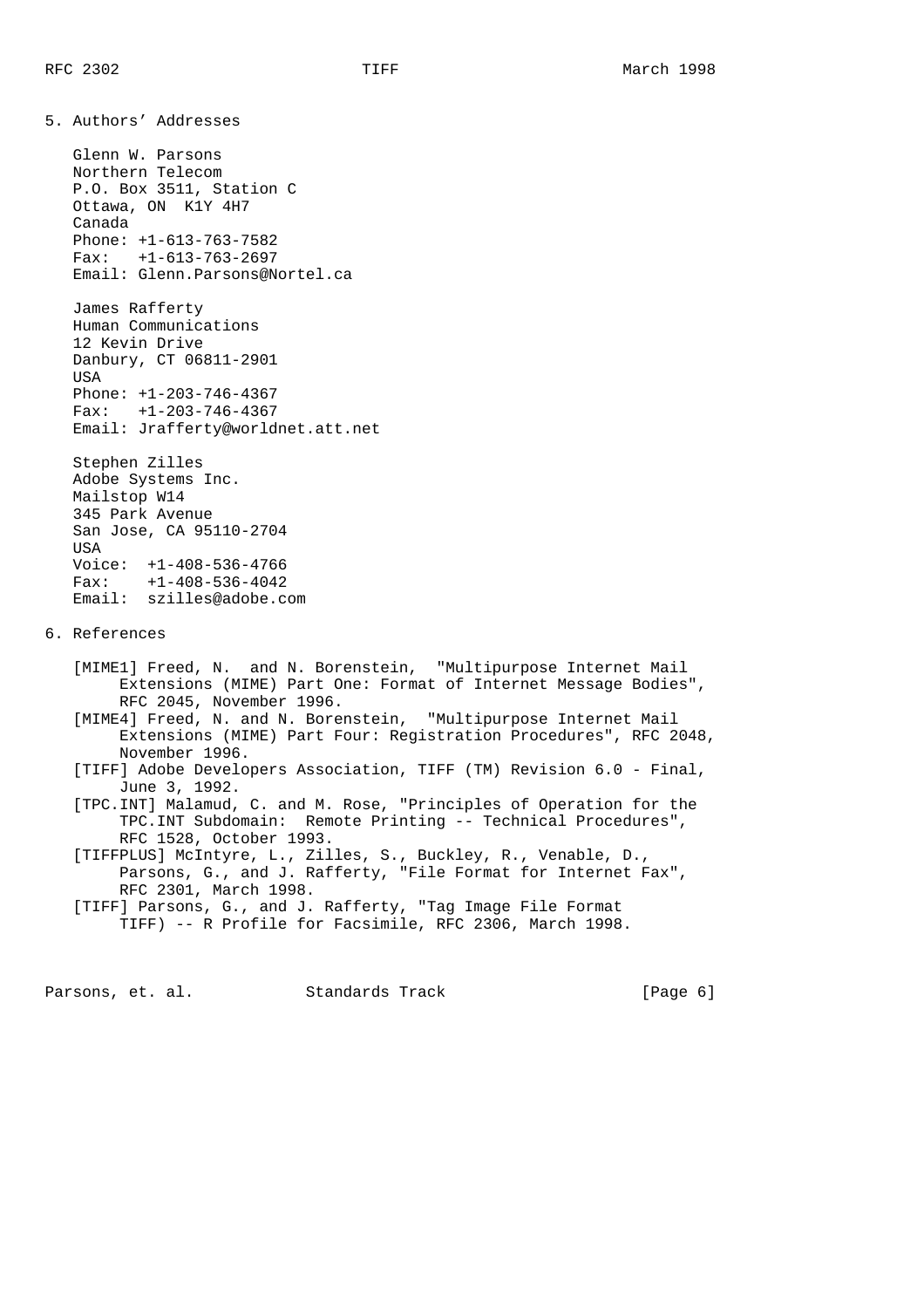Appendix A: IANA Registration form for new values of Application Parameter

 To: IANA@isi.edu Subject: Registration of new values for the Application parameter of image/tiff

MIME type name:

image/tiff

Optional Parameter:

Application

New Value(s):

Application=foo

Description of Use:

 foo - ("foo" is a fictional new value used in this message as an example, it is to be replaced with the new value being registered. Include a short description of the use of the new value here. This must include reference to a standards track RFC for the complete description; the use of the value must be defined completely enough for independent implementation. )

Security Considerations:

 (Any additional security considerations that may be introduced by use of the new parameter should be defined here or in the referenced standards track RFC.)

Person & email address to contact for further information:

(fill in contact information)

INFORMATION TO THE SUBMITTER:

 The accepted registrations will be listed in the "Assigned Numbers" series of RFCs. The information in the registration form is freely distributable.

Parsons, et. al. Standards Track [Page 7]